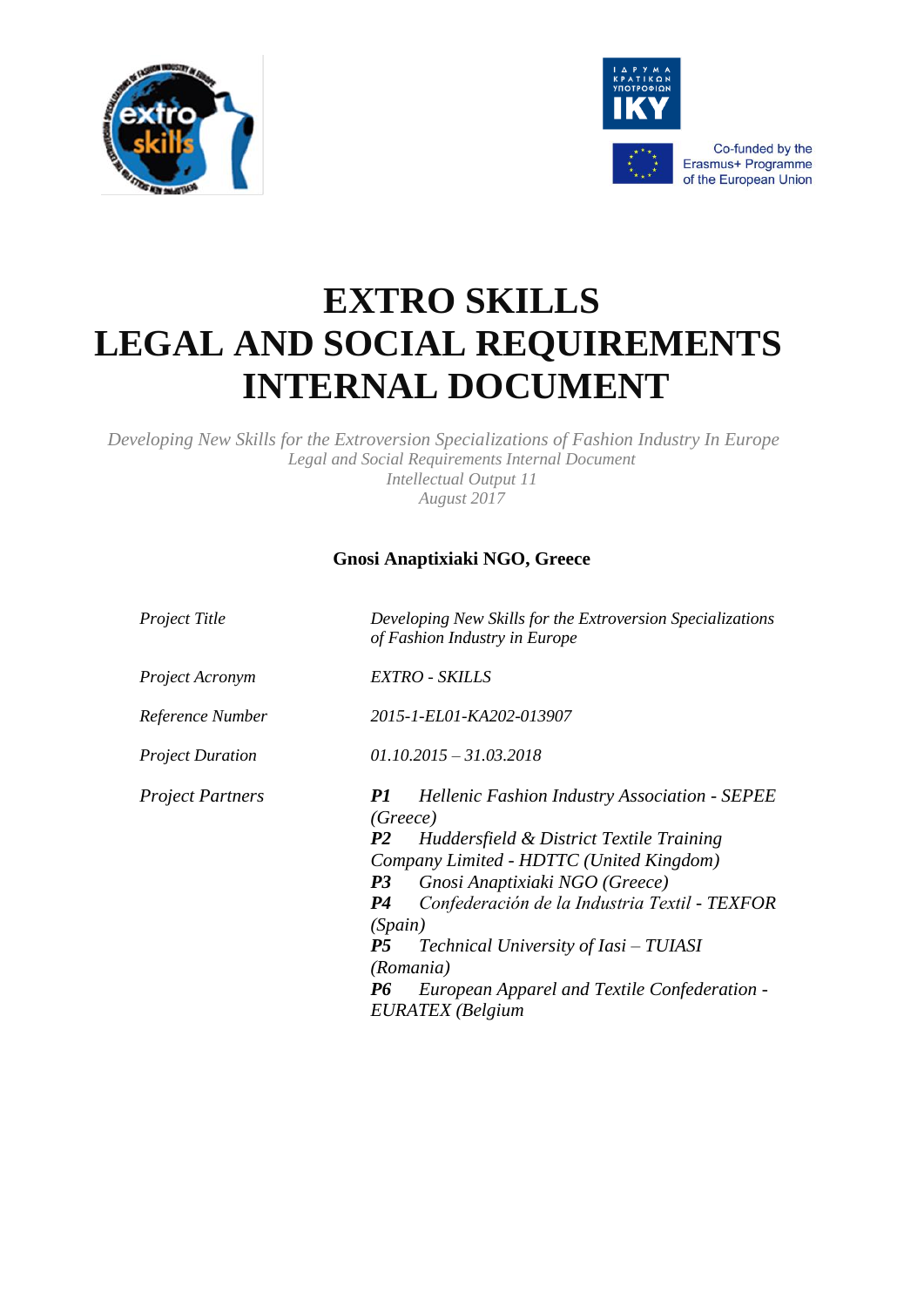



Co-funded by the<br>Erasmus+ Programme of the European Union

*Grant Agreement No.: 2015-1-EL01-KA202-013907 Legal and Social Requirements Internal Document*

*Intellectual Output 11*

# **Contents**

| 1.                                                                                                | Formulating the Digital Training Platform Σφάλμα! Δεν έχει οριστεί σελιδοδείκτης.                         |  |
|---------------------------------------------------------------------------------------------------|-----------------------------------------------------------------------------------------------------------|--|
| 1.1.                                                                                              |                                                                                                           |  |
| 1.2.                                                                                              | Review of the best solution technical elements  Σφάλμα! Δεν έχει οριστεί<br>σελιδοδείκτης.                |  |
| 1.3.                                                                                              | Learning Management System choice  Σφάλμα! Δεν έχει οριστεί σελιδοδείκτης.                                |  |
| Exploitation of the skills needs survey findings Σφάλμα! Δεν έχει οριστεί<br>2.<br>σελιδοδείκτης. |                                                                                                           |  |
|                                                                                                   |                                                                                                           |  |
|                                                                                                   |                                                                                                           |  |
|                                                                                                   |                                                                                                           |  |
|                                                                                                   | 2.4 E- Learning Confidence - EU level  Σφάλμα! Δεν έχει οριστεί σελιδοδείκτης.                            |  |
| 3.                                                                                                |                                                                                                           |  |
|                                                                                                   |                                                                                                           |  |
|                                                                                                   |                                                                                                           |  |
|                                                                                                   |                                                                                                           |  |
|                                                                                                   | 3.4 Technological Requirements Σφάλμα! Δεν έχει οριστεί σελιδοδείκτης.                                    |  |
|                                                                                                   | 3.5 Other Requirements and RemarksΣφάλμα! Δεν έχει οριστεί σελιδοδείκτης.                                 |  |
| 4.                                                                                                | Selection of the Learning Management System software - Moodle. Σφάλμα! Δεν έχει<br>οριστεί σελιδοδείκτης. |  |
|                                                                                                   |                                                                                                           |  |
|                                                                                                   |                                                                                                           |  |
|                                                                                                   | 4.3 Technical Description - Teacher's Guide  Σφάλμα! Δεν έχει οριστεί σελιδοδείκτης.                      |  |
|                                                                                                   | 4.4 SCORM - Web Based Learning Content  Σφάλμα! Δεν έχει οριστεί σελιδοδείκτης.                           |  |

*Erasmus+ Project: 2015-1-EL01-KA202-013907* This project has been funded with support from the European Commission.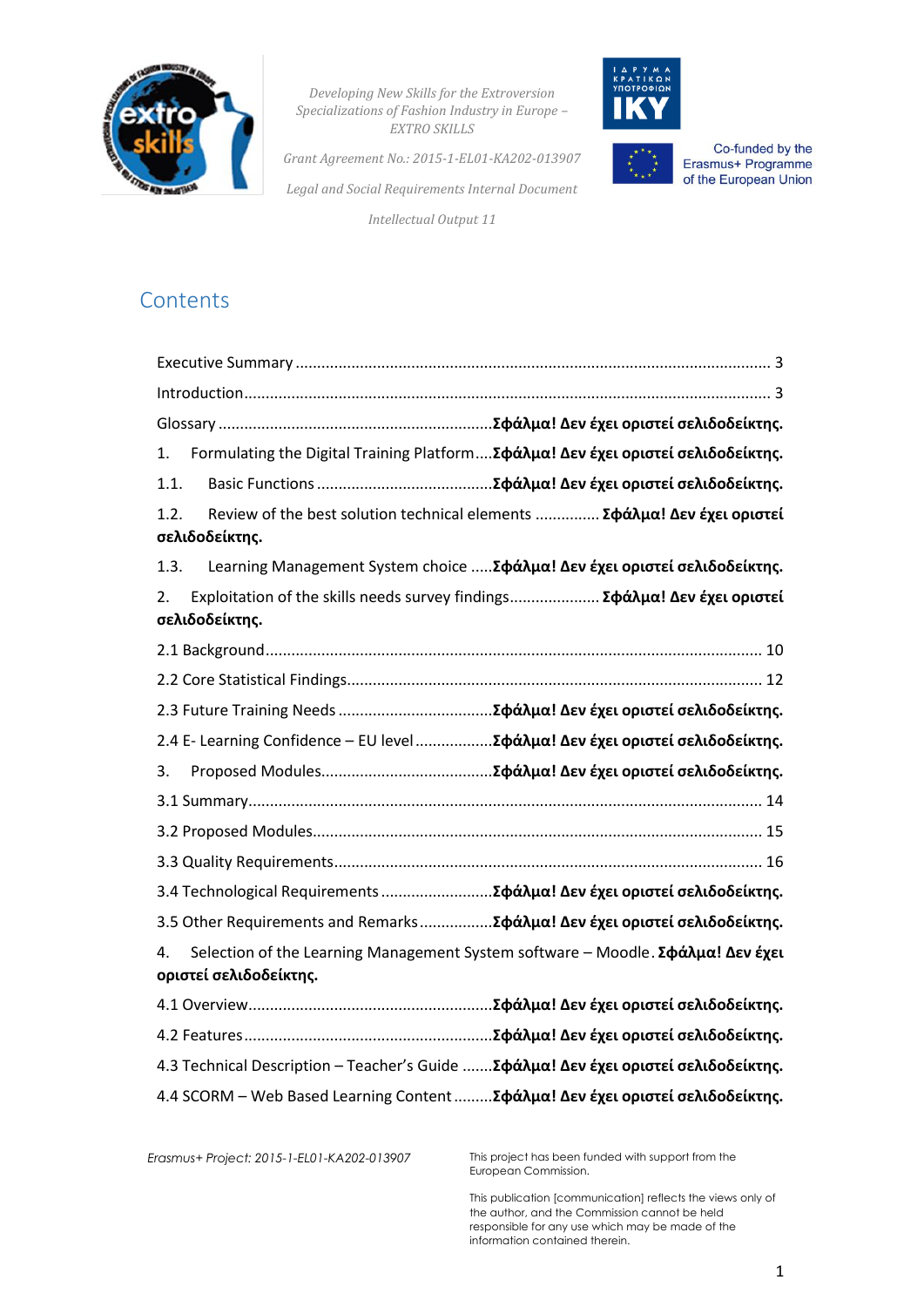

*Grant Agreement No.: 2015-1-EL01-KA202-013907 Legal and Social Requirements Internal Document*

*Intellectual Output 11*



Co-funded by the Erasmus+ Programme of the European Union

|                | 4.5 Technical Description – Student's GuideΣφάλμα! Δεν έχει οριστεί σελιδοδείκτης.      |
|----------------|-----------------------------------------------------------------------------------------|
|                |                                                                                         |
|                |                                                                                         |
| σελιδοδείκτης. | 5. Dissemination of the EXTRO SKILLS digital training Platform Σφάλμα! Δεν έχει οριστεί |
|                | .Σφάλμα! Δεν έχει οριστεί σελιδοδείκτης.                                                |
|                |                                                                                         |
|                | .Σφάλμα! Δεν έχει οριστεί σελιδοδείκτης.                                                |
|                |                                                                                         |

*Erasmus+ Project: 2015-1-EL01-KA202-013907* This project has been funded with support from the European Commission.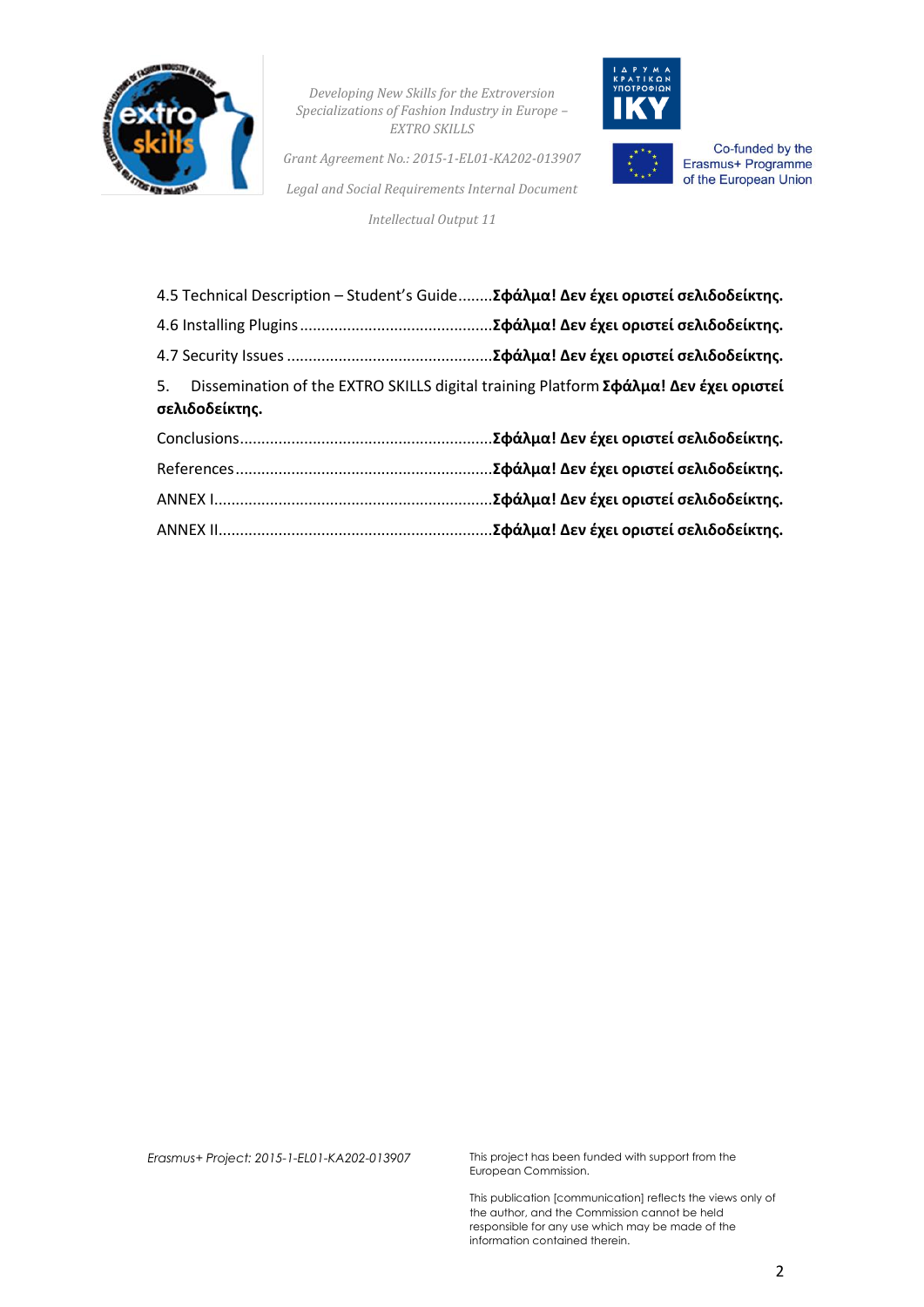



Co-funded by the Erasmus+ Programme of the European Union

*Grant Agreement No.: 2015-1-EL01-KA202-013907 Legal and Social Requirements Internal Document*

*Intellectual Output 11*

# <span id="page-3-0"></span>Executive Summary

<span id="page-3-1"></span>The purpose of the present document is to provide a description of the Legal and Social Requirements of the EXTRO SKILLS platform. This platform aims at introducing novel technological tools to fashion industry education that will allow the exploration of knowledge and practices in exports activities of the textile and clothing industry.

More particularly, the platform will offer in-service training to staff of the companies interesting in training on exports on the use and effective integration of trends. Based upon the feasibility study conducted for the purposes of the present project, the platform will take full advantage of ICT that will be used as a tool to accomplish tasks like the following:

• Develop tools and resources supporting the creation of a strategic vision for training and learning in the textiles and clothing industry with capabilities of expansion also to other thematic.

- Engage and motivate staff of the sector to access the learning resources online.
- Provide opportunities to learn in alternative and challenging ways, using a wide range of sources of information and techniques to support critical thinking.
- Enable both collaborative and individual work.
- Enable users to improve their skills and knowledge.

The EXTRO SKILLS platform stores content from the educational specialists/teachers/trainers of the project team. The type of information exchanged can be static content, for instance, videos, documents, presentations etc., interactive content like quizzes for self-assessment, assignments and/or exercises and of course communication-type information in forums and/or chats.

From this point on, the term teacher refers to the educational specialist who prepares content for the EXTRO SKILLS platform whereas the term student refers to end users (staff, students) who want to participate in the EXTRO SKILLS platform and the term course refers to a set of interactive or non-interactive educational content prepared by the educational specialists.

The following paragraphs provide a presentation and analysis of the legal framework applicable to this project. The IO11 focuses in its scope on the privacy and data protection aspects of the project. It provides legal requirements in this area that should be adhered to

*Erasmus+ Project: 2015-1-EL01-KA202-013907* This project has been funded with support from the

European Commission.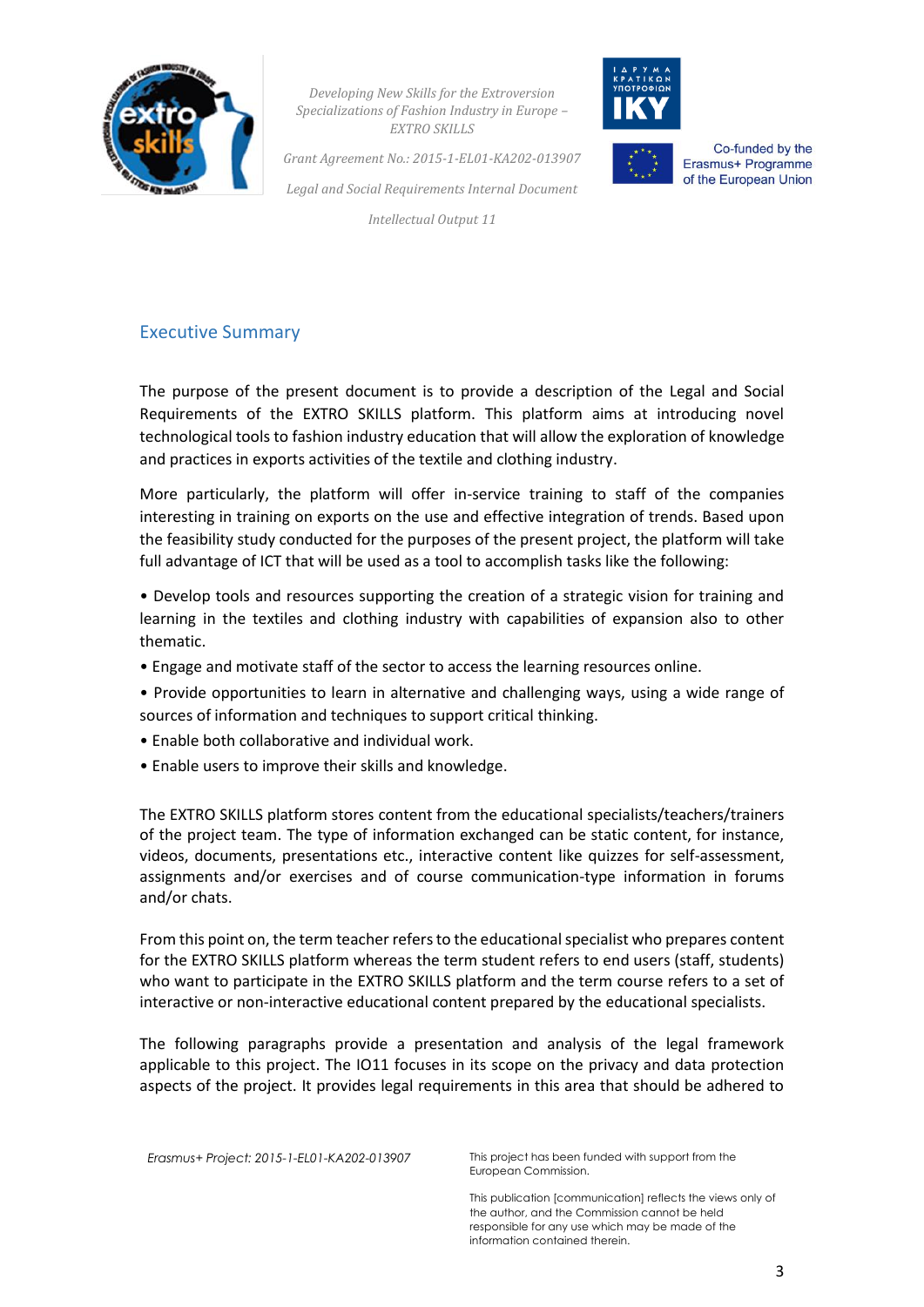

*Grant Agreement No.: 2015-1-EL01-KA202-013907 Legal and Social Requirements Internal Document*



Co-funded by the Erasmus+ Programme of the European Union

*Intellectual Output 11*

during the project lifetime. The ultimate objective of this deliverable is to ensure that the EXTRO SKILLS Platform as the final outcome complies with European legislation in this area. Introduction

Fashion industries need a flexible workforce that can respond to the development and the globalized market and the trend and need for internationalization. The workforce needs to be well qualified and ready to face the increased competition and rapid technological changes. To compete the global market, fashion industries have to be smarter and able to adapt to changes. To achieve this, fashion industries need new education and training systems and tools for their existing and potential workforce in order to respond to the demands of the labour market and the global competition. In a framework of global competition, innovation and development are crucial elements to provide fresh impetus to a sustainable and competitive industry.

Lifelong learning enables workers to adapt to the changing environment of their workplace and equip them with knowledge in order to raise their productivity. The construction of a Training Platform hosting e-courses that aim to fill the skill gaps of employees in fashion and textile companies to increase their extroversion, is the main goal of the EXTRO SKILLS project.

Also through the development of a digital training platform the project aims at:

- encouraging the dialogue and the relationships among different organisations, companies, training centres and institutions by matching the various needs;
- manage and match a great number of disparate information which is referred, on one hand, to the usage of tools functional to the transparency of qualifications (ECVET) and the joint setting out of training courses;

This deliverable gives an overview of the social and Legal and social requirements for the design, set-up and maintenance of the digital/ online Training Platform that will be developed as a core intellectual output (IO12) of the project EXTRO SKILLS.

On the other hand, the information aims at keeping the sector-based aspects (possibility to build SQFs) and developing community approaches functional to match the demand with the offer and to take in and shift the changes from the labour market to the training.

This deliverable aims to provide a coherent view of the current legal framework regarding privacy protection. An overview is provided of the current legal framework regarding privacy

*Erasmus+ Project: 2015-1-EL01-KA202-013907* This project has been funded with support from the

European Commission.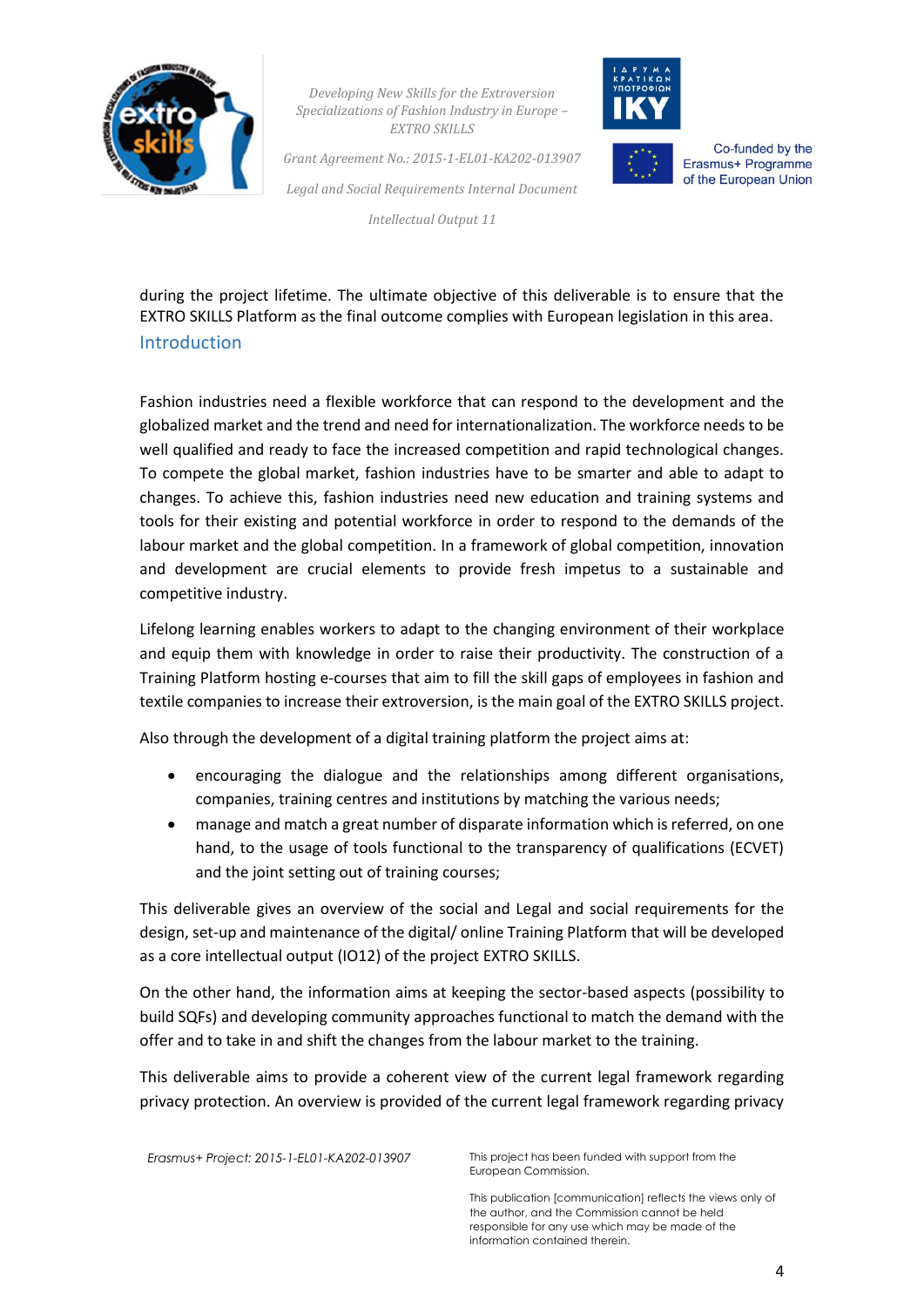



Co-funded by the Erasmus+ Programme of the European Union

*Grant Agreement No.: 2015-1-EL01-KA202-013907 Legal and Social Requirements Internal Document*

*Intellectual Output 11*

protection in the EU. More in detail, the main focus of this deliverable lays out the EU framework regarding data protection found in Directive 95/46/E

# 1. Legal Framework

Privacy regulations have only become widespread and commonly accepted since the second half of the 20th century. The right to privacy therefore is a relatively young notion. The modern privacy benchmark at an international level can be found in the 1948 Universal Declaration of Human Rights<sup>1</sup>, which specifically protects territorial and communications privacy.4 Within Europe, the right to privacy can mainly be found in article 8 of the European Convention on Human Rights (ECHR)5 which dates back to 1950. This provision concerns the private and family life, home and correspond-ence of the citizen. The Convention created the European Commission of Human Rights and the European Court of Human Rights to oversee enforcement. Both have been particularly active in the enforcement of privacy rights and have consistently viewed the Article's protection expansively and the restrictions narrowly. Although this article is still one of the foundations of European privacy pro-tection, its value in the field of data privacy has been surpassed by the more enforceable instruments of the EU. Furthermore, the EU has included the right to privacy, as well as the right to data protection, in the Charter of Fundamental Rights of the European Union6, anchoring the value of human rights protection in the Treaty on the European Union7. Finally, the right to privacy can be found in two directives: the Data Protection Directive 95/46/EC and the ePrivacy Directive 2009/136/EC8.

# 1.1. Review of the Data Protection Directive

The Data Protection Directive, officially known as "Directive 95/46/EC on the protection of individuals with regard to the processing of personal data and on the free movement of such data», is a European Union directive adopted on 24 October 1995, which regulates the processing of personal data within the European Union members. According to the Data Protection Directive, all Member States must bring into force the laws, regulations and administrative provisions which are necessary to comply with this Directive. Furthermore, the Directive 95/46/EC, requires Member States neither to restrict, nor to prohibit the free flow of personal data between them for reasons connected with such protection. Both obligations

*Erasmus+ Project: 2015-1-EL01-KA202-013907* This project has been funded with support from the

1

European Commission.

<sup>1</sup> Universal Declaration of Human Rights, 1948 (http://www.un.org/en/documents/udhr/).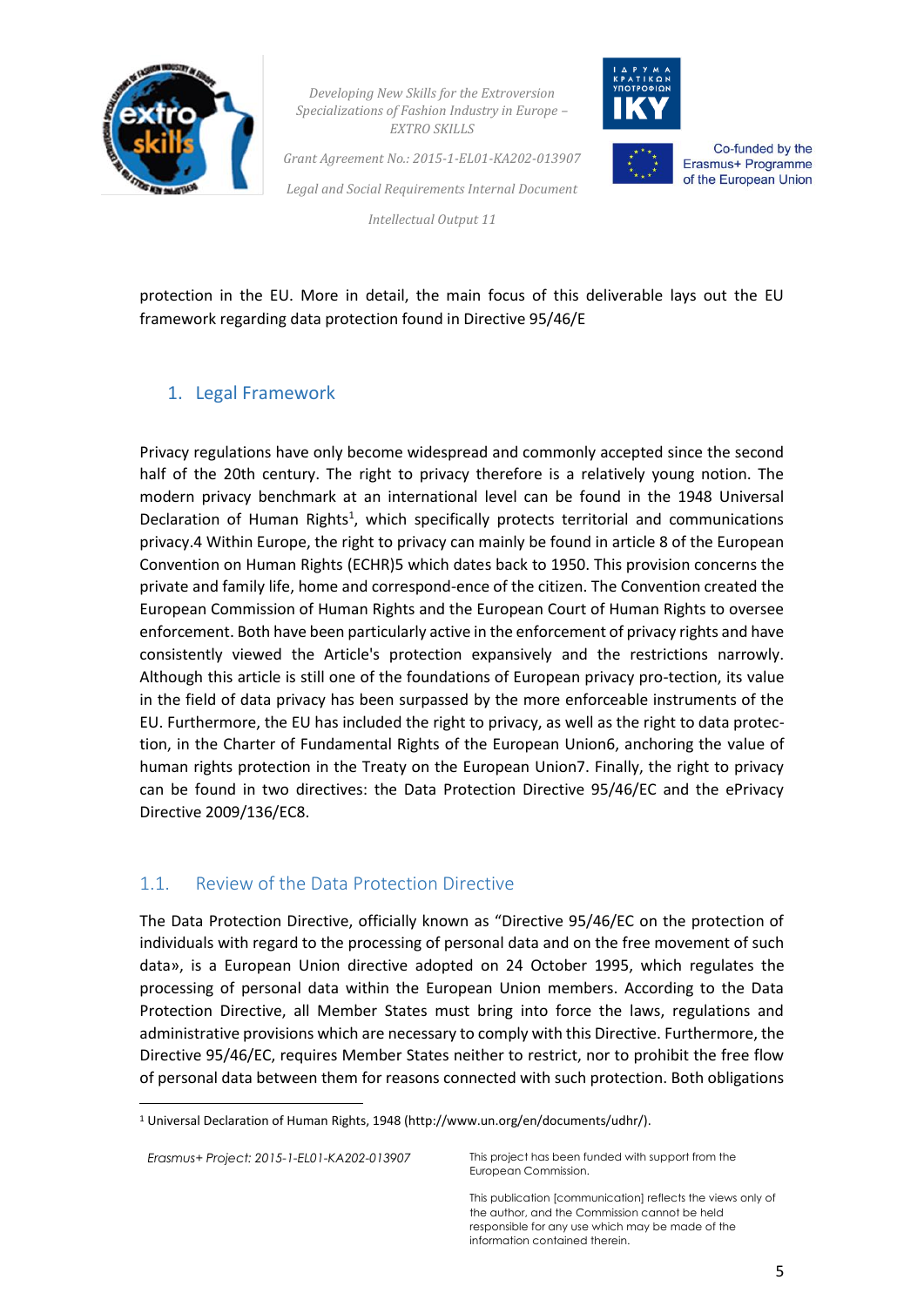

*Grant Agreement No.: 2015-1-EL01-KA202-013907 Legal and Social Requirements Internal Document*

*Intellectual Output 11*



Co-funded by the Erasmus+ Programme of the European Union

are closely interrelated. They aimed to bring about an equivalent high level of protection in all Member States with a view to achieving a balanced development of the internal market.

Later, in April 2016 was adopted the General Data Protection Regulation (officially Regulation 2016/679 on the protection of natural persons with regard to the processing of personal data and on the free movement of such data"), which supersedes the Data Protection Directive and is going to be enforceable on 25 May 2018.

Specifically, the Data Protection Directive is an important component of EU privacy and human rights law, which aims to establish a regulatory framework in order to ensure high level of privacy, during the processing of personal data by automatic means, and non-automatic means.

However, the above EU Directive is not applicable to the processing of personal data regarding activities outside Community Law such as public security, defence, and state security, as well as in the case of data processing by a natural person in the course of a purely personal or household activity<sup>2</sup>.

# 1.2. Lawfulness of the processing of personal data

In general, the Directive 95/46/EC aims to protect the rights and freedoms of natural persons with respect to the processing of personal data by setting specific criteria for legitimate processing and general principles of data quality.

According to Article 7 of the Directive, processing of personal data will be lawful only if:

- the data subject has unambiguously given his consent; or
- processing is necessary for the performance of a contract to which the data subject is party; or

• processing is necessary for compliance with a legal obligation to which the controller is subject; or

**.** 

<sup>2</sup> See art. 3 of Directive 95/46/EC of the European Parliament and of the Council of 24 October 1995 on the protection of individuals with regard to the processing of personal data and on the free movement of such data (O.J. L 281/ 23.11.1995, p. 0031 - 0050).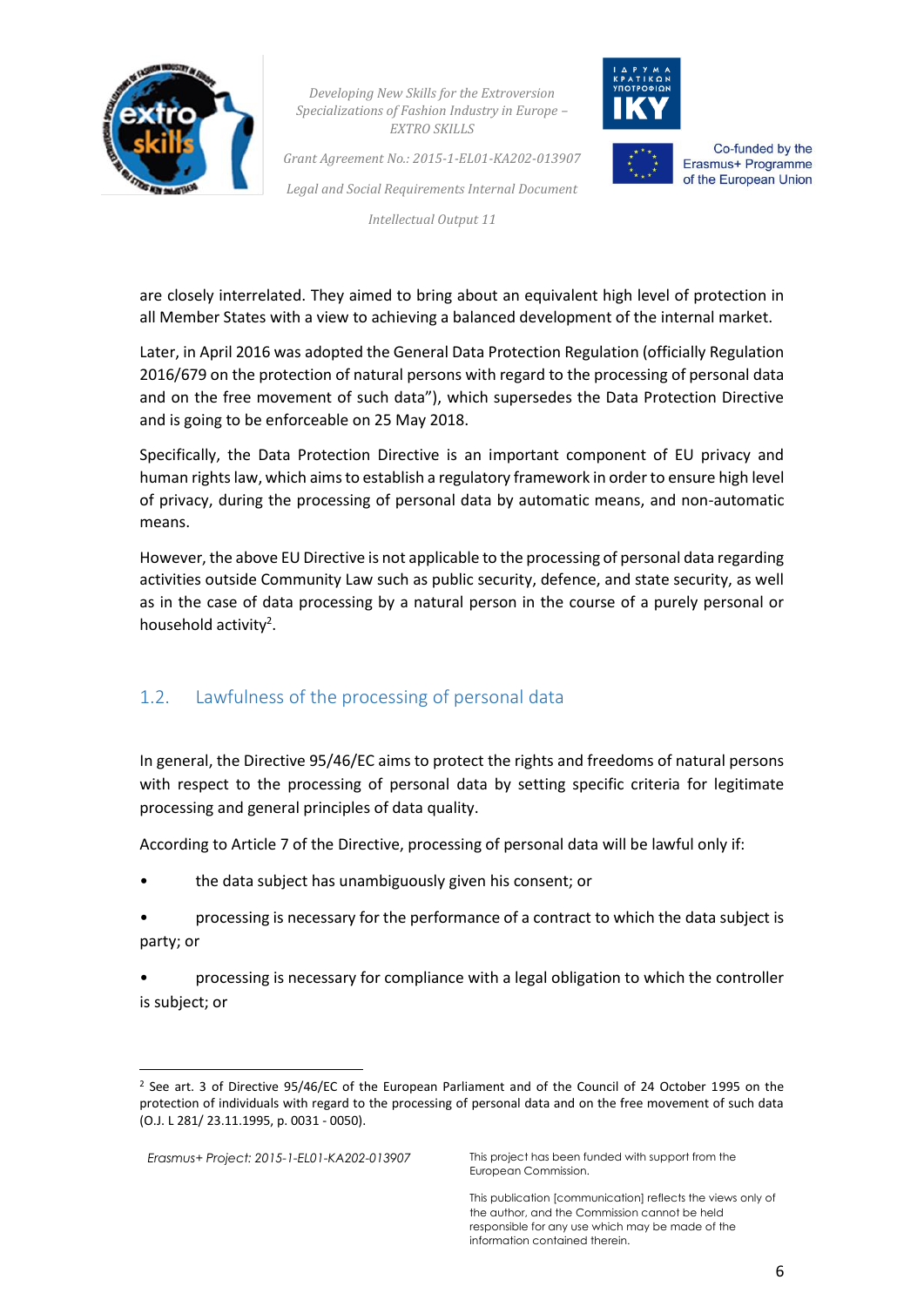

*Grant Agreement No.: 2015-1-EL01-KA202-013907 Legal and Social Requirements Internal Document*

*Intellectual Output 11*



Co-funded by the Erasmus+ Programme of the European Union

• processing is necessary to protect the vital interests of the data subject; or

• processing is necessary for the performance of a task carried out in the public interest or in the exercise of official authority vested in the controller or in a third party; or

• processing is necessary for the purposes of the legitimate interest pursued by the controller or by the third party, except where such interests are overridden by the interests for fundamental rights and freedoms of the data subject which require protection.

• the key criteria for making processing lawful and the principles of data quality.

Additionally, concerning the data quality, personal data must be processed in a fair and lawful way, and must be collected for specified, explicit and legitimate purposes. Furthermore, personal data must be adequate, relevant and not excessive as well as accurate and (where necessary) up-to-date. Last but not least, personal data must be kept in a form for no longer than is necessary and only for the purposes for which the data were collected or for which they are further processed.

Moreover, it is illegal to process personal data which reveals racial or ethnic origin, political opinions, religious or philosophical beliefs, trade-union membership, health or sex life, unless the person whose data are processed has given his explicit consent to the processing operation, or the processing is required for vital subjects and on emergency and special conditions.

# 1.3 Data Subject's rights<sup>3</sup>

First of all, the data subject has the right to obtain certain information about the controller or his representative who collects or records personal data such as: the identity of the controller, the purposes of the processing, the recipients of the data, whether his replies are obligatory or voluntary and his right to access and rectify, erasure or blocking the data concerning him.

Furthermore, the data subject has the right to access processing data relating to him and take confirmation from the controller whether data is being processed or not and also to obtain from the controller any notification to third parties to whom the data have been disclosed.

1

*Erasmus+ Project: 2015-1-EL01-KA202-013907* This project has been funded with support from the European Commission.

<sup>3</sup> See art. 12,13,14 of Directive 95/46/EC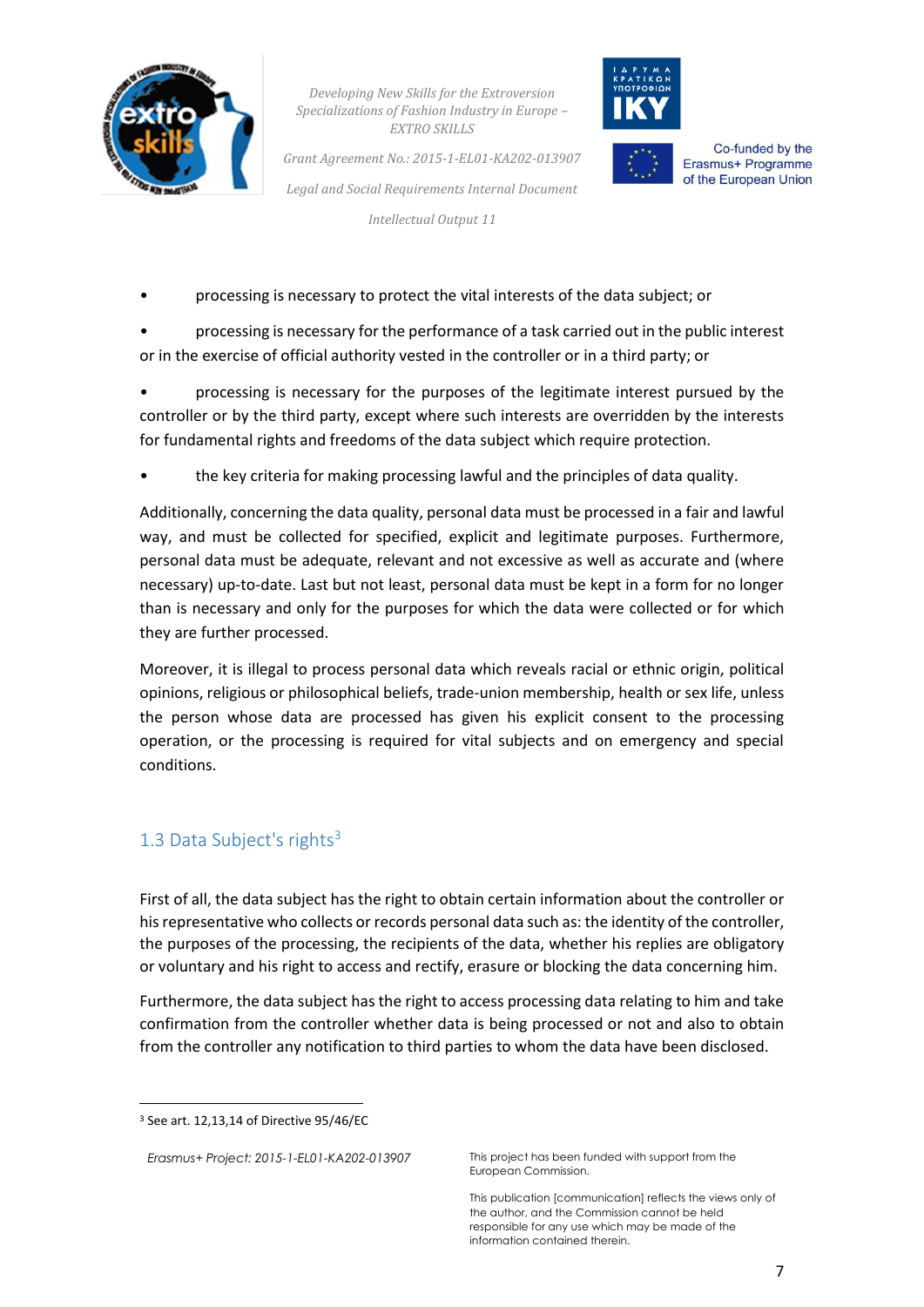

*Grant Agreement No.: 2015-1-EL01-KA202-013907 Legal and Social Requirements Internal Document*

*Intellectual Output 11*



Co-funded by the Erasmus+ Programme of the European Union

In addition, the data subject has the right to raise objections to the processing operation of data relating to him at any time, as well as to raise objections, on request and free of charge, to the processing of personal data that the controller operated for the purposes of direct marketing. What is more, the data subject has the right to be informed before personal data are disclosed to third parties for the purposes of direct marketing and to object to such disclosures.

Exemptions and restrictions from data subject's rights can be constituted in order to safeguard aspects such as national, public security and defense, prosecution of criminal offences, important economic and financial interest of a Member State or the European Union as a whole, etc.

# 1.4 Confidentiality and Security of personal data processing

As far as confidentiality and security matters are concerned, the Directive dictates<sup>4</sup> that anyone acting under the authority of the controller or the processor himself, who has access to personal data can start the processing operation, only after taking instructions from the controller, unless he is required to do so by law.

What is more, the controller is obliged to implement appropriate security measures (both technical and organizational) in order to avoid accidental or unlawful destruction or loss, alteration, unauthorized disclosure and access on personal data.

Concurrently, the controller must notify the national supervisory authority before carrying out any processing of personal data. After the receipt of the notification, prior checks must be carried out by the supervisory authority, in order to determine specific risks on the rights and freedoms of data subject. Besides that, all the appropriate measures must be taken to ensure that all processing operations are publicized and the supervisory authorities must keep a register of the processing operations notified.

In accordance with Article 22 of the Directive, every data subject has the right to get a judicial remedy for any breach of his rights applicable to the processing operation of personal data that are guaranteed by the national law, and besides has the right to receive compensation if he suffered damage due to unlawful processing operation.

1

*Erasmus+ Project: 2015-1-EL01-KA202-013907* This project has been funded with support from the European Commission.

<sup>4</sup> See art. 16, 17 of Directive 95/46/EC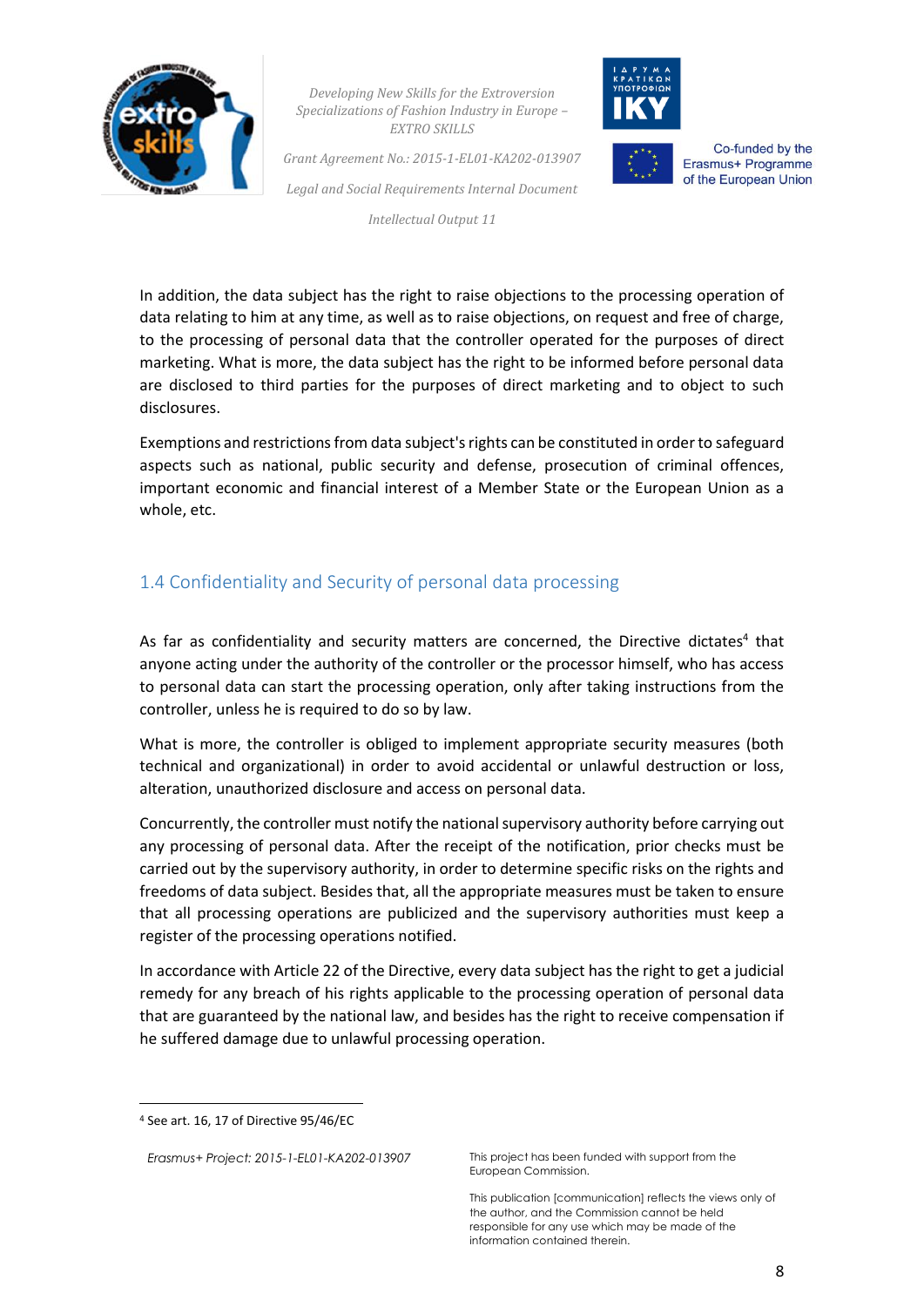

*Grant Agreement No.: 2015-1-EL01-KA202-013907 Legal and Social Requirements Internal Document*

*Intellectual Output 11*



Co-funded by the Erasmus+ Programme of the European Union

Moreover, in article 25 of the Directive it is stated that only transfers of personal data (which are under processing) from a Member State to a third country with an adequate level of protection are authorized. On the contrary, transfers of personal data to a third country with ambiguous protection level are allowed only if the data subject agrees to the transfer, or if it is stated on a contract. Additionally, those transfers are allowed if it is necessary for public interest grounds, but also if Binding Corporate Rules or Standard Contractual Clauses have been authorized by the Member State.

# 1.5 Codes of conduct and Supervisory issues

Member States and the Commission must encourage the drawing up of codes of conduct, in order to contribute to the proper implementation of the national provisions adopted by every Member State, pursuant to this Directive, by taking into account the specific features of the various sectors. Furthermore, each Member State must provide one or more independent supervisory public authorities, which will be responsible for monitoring the afore mentioned implementation procedure within its territory.

For this reason, was set up a Working Party on the Protection of Individuals in accordance with the Processing of Personal Data, which is composed of:

- representatives of all national supervisory authorities, designated by each Member State.
- representatives of the supervisory authorities of the Community institutions and bodies.
- a representative of the Commission.

The Working Party will be responsible for promoting the consistent application of the Directive in all EU state members and providing expert advice to the Commission on issues regarding data protection level in the Community and in third countries, codes of conduct drawn up at Community level, as well as on any proposed amendment of the Directive.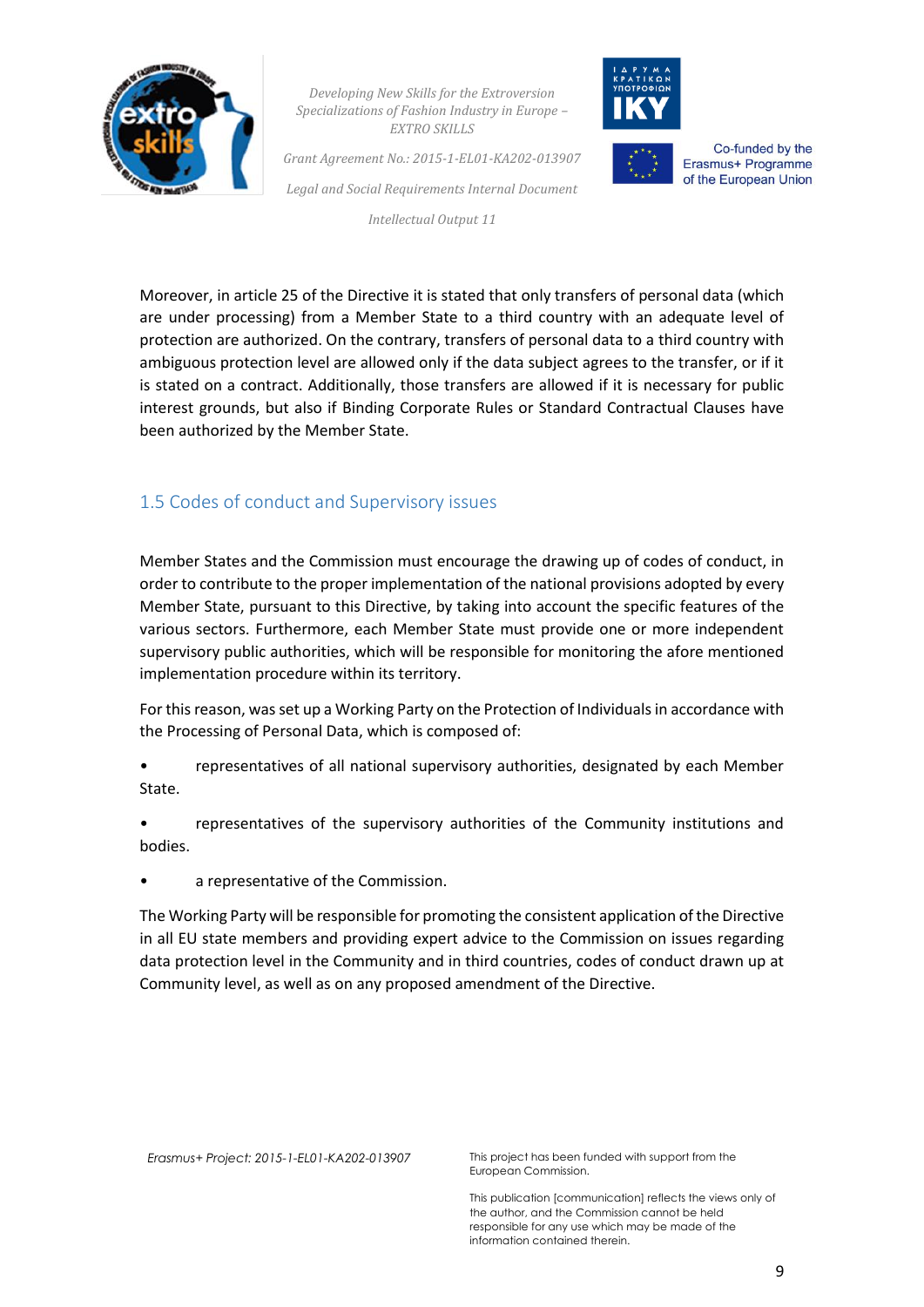



Co-funded by the Erasmus+ Programme of the European Union

*Grant Agreement No.: 2015-1-EL01-KA202-013907 Legal and Social Requirements Internal Document*

*Intellectual Output 11*

# <span id="page-10-0"></span>2. Review of the e-Privacy Directive

The e-Privacy Directive, officially known as "Directive 2002/58/EC on Privacy and Electronic Communications<sup>5</sup>", as amended by Directive 2006/24/EC<sup>6</sup> "on universal service and users' rights relating to electronic communications networks and services" and Directive 2009/136/EC "on cooperation between national authorities responsible for the enforcement of consumer protection laws<sup>7</sup>", is the central legislative instrument on the data protection and privacy issues on the electronic communications sector throughout the Community.

Specifically, in accordance with Article 3 of the Directive 2002/58/EC, it applies to the "processing of personal data in connection with the provision of publicly available electronic communications services in public communications networks in the Community, including public communications networks supporting data collection and identification devices".

The scope of e-Privacy Directive, as it is stated in Article 1 of the Directive 2002/58/EC, is to protect fundamental rights and freedoms and more particular it aims to ensure the right to privacy and confidentiality, with respect to the processing of personal data in the electronic communication sector and the free movement of users' corresponding data in the Community.

# 2.1 Security of processing services and Confidentiality issues

**.** 

*Erasmus+ Project: 2015-1-EL01-KA202-013907* This project has been funded with support from the European Commission.

<sup>5</sup> Directive 2002/58/EC of the European Parliament and of the Council of 12 July 2002 concerning the processing of personal data and the protection of privacy in the electronic communications sector (Directive on privacy and electronic communications)

<sup>6</sup> Directive 2006/24/EC of the European Parliament and of the Council of 15 March 2006 on the retention of data generated or processed in connection with the provision of publicly available electronic communications services or of public communications networks and amending Directive 2002/58/EC

<sup>7</sup> Directive 2009/136/EC of the European Parliament and of the Council of 25 November 2009 amending Directive 2002/22/EC on universal service and users' rights relating to electronic communications networks and services, Directive 2002/58/EC concerning the processing of personal data and the protection of privacy in the electronic communications sector and Regulation (EC) No 2006/2004 on cooperation between national authorities responsible for the enforcement of consumer protection laws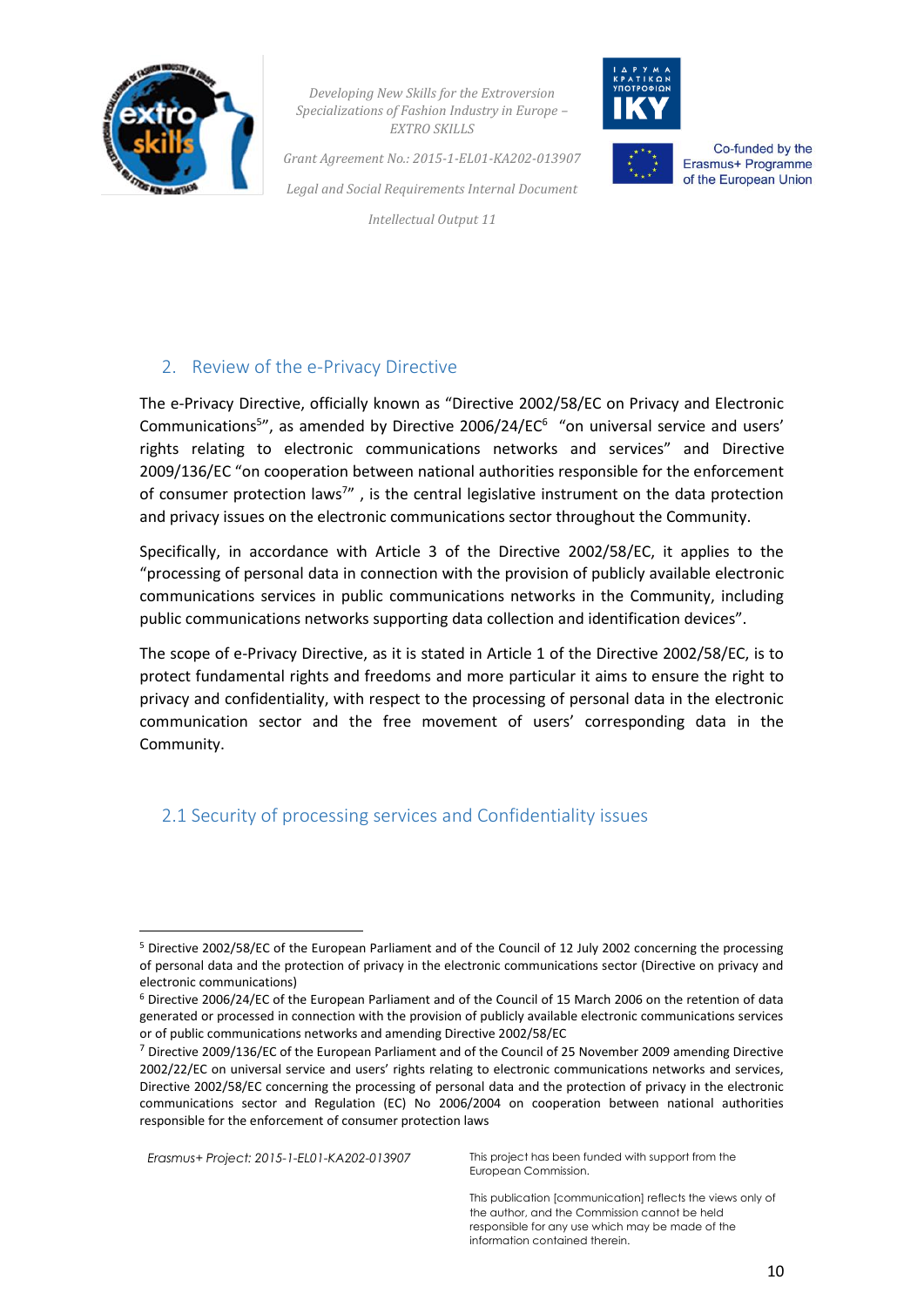

*Grant Agreement No.: 2015-1-EL01-KA202-013907 Legal and Social Requirements Internal Document*

*Intellectual Output 11*



Co-funded by the Erasmus+ Programme of the European Union

As far as the security of processing<sup>8</sup> is concerned, the Directive 2002/58/EC indicates that the provider of a publicly available electronic communications service is responsible for taking all the necessary technical and organizational measures in order to ensure the security level of its services. At the same time, the subscribers should be immediately informed by the provider

of the electronic communications services, in case of a particular risk of a breach of the security of the network. Moreover, providers should maintain an inventory of personal data breaches with sufficient history information so as to facilitate national authorities to verify compliance with the necessary security conditions provisions.

At last, in an effort to safeguard all recommended security measures about the notifications of personal data breach, the Commission may adopt technical implementing measures concerning the circumstances, format and procedures applicable to the information and notification requirements regarding the Possessing of Personal Data, along with the European Network and Information Security Agency (ENISA), the Working Party and the European Data Protection Supervisor<sup>9</sup>.

According to Article 5 of the Directive 2002/58/EC, confidentiality of communication actions through public communications network and corresponding electronic services and traffic data, must be based on the national legislation of each EU Member.

Any action of interception or surveillance of communication and traffic data is not allowed without the consent of the user who is concerned. Exemptions and restrictions can be constituted in order to safeguard aspects such as national, public security and defense, prosecution of criminal offences, important economic and financial interest of a Member State or the European Union as a whole, etc<sup>10</sup>.

Furthermore, the technical storage of information, or the gaining of access to information that have been already stored in the terminal equipment of a user, is only allowed under permission from the user or for the sole purpose of carrying out the transmission of a communication over an electronic communications network.

In addition, organizations that offer telephone services must enable end users to prevent the calling line identification during calls to third countries originating in the Community and vice versa. However, these organizations must have the authority to temporary overrule the

**.** 

*Erasmus+ Project: 2015-1-EL01-KA202-013907* This project has been funded with support from the European Commission.

<sup>8</sup> Article 4 of the Directive 2002/58/EC as amended by the Directive 2009/136/EC

<sup>9</sup> Established by Article 29 of Directive 95/46/EC

<sup>10</sup> Article 15 of the Directive 2002/58/EC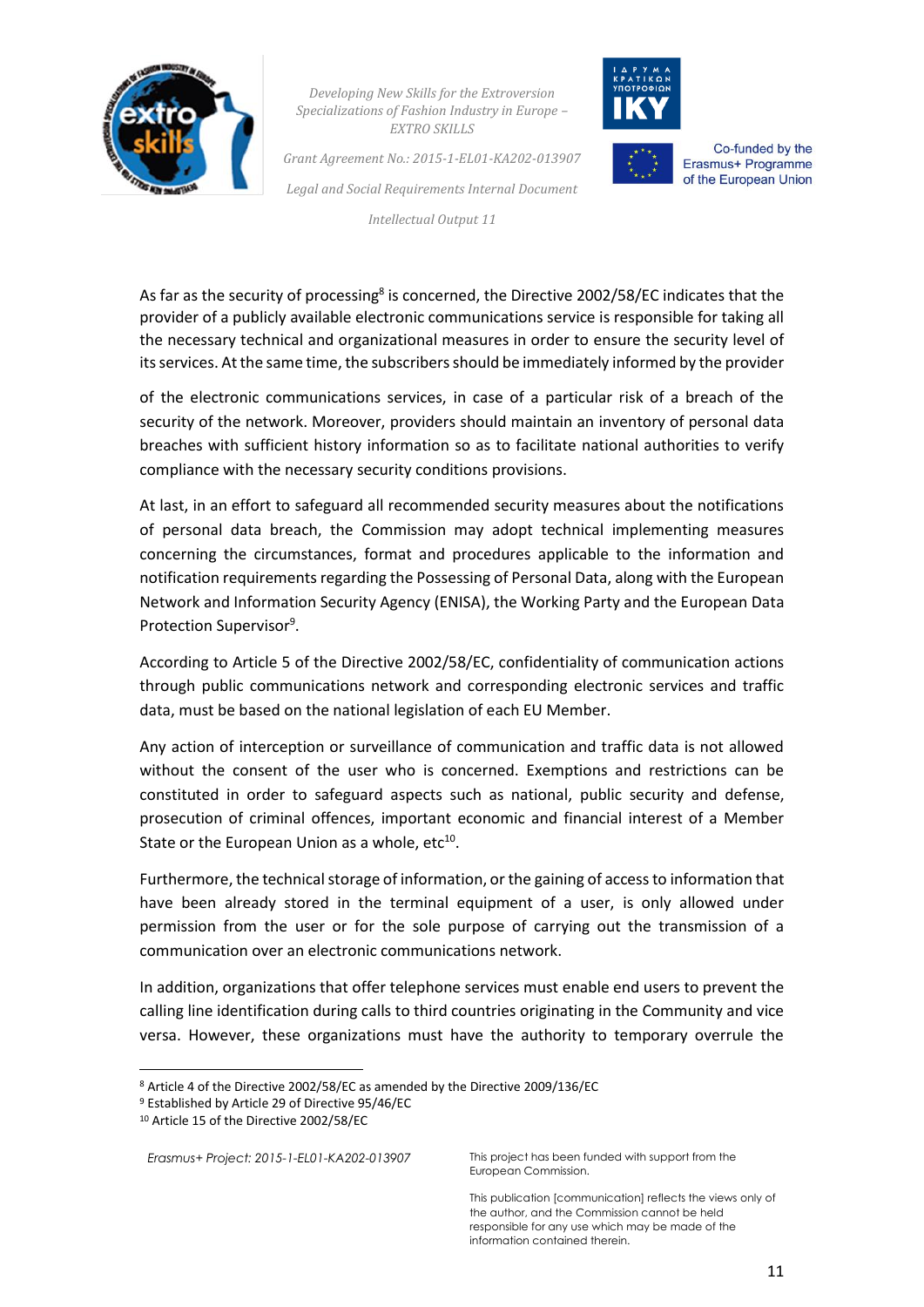



Co-funded by the Erasmus+ Programme of the European Union

*Grant Agreement No.: 2015-1-EL01-KA202-013907 Legal and Social Requirements Internal Document*

*Intellectual Output 11*

above-mentioned service in case of subscriber's request about tracing of malicious or nuisance calls or on emergency calls (law enforcement issues, ambulance and fire brigades services<sup>11</sup>.

# <span id="page-12-0"></span>2.2 Processing of data and other issues

The processing of traffic data that is used for the subscriber's billing, must be permitted to the provider of the communication system, when the bill is being disputed or a payment is pursued.

Furthermore, traffic data may be available for marketing electronic communications services by the provider under the permission of the end-user. On both occasions end users must be informed about the types of traffic data which are processed and about the duration of such processing.

According to Article 9 of the Directive 2002/58/EC, location data related to subscribers, can only be processed anonymously or with the consent of subscribers to the extent and the duration necessary for the provision of a value-added service. The subscribers must be informed prior to their location data's processing and also, they have the right to withdraw their consent about their data processing availability at any time.

According to Article 12 of the Directive 2002/58/EC all subscribers (natural persons or not), must be informed about the purpose of a publicly available electronic or printed directory before their personal data is included in, and they should be able to determine what kind of data could be included, as well as to verify, correct or withdraw any data without charge. On the other hand, on the occasion of a public directory, it could be required to get additional consent by the subscribers in order to ask them the minimum of their personal data (e.g. name, etc).

Similarly, any unsolicited communication that is performed by automatic means (e.g. fax, electronic mail) for marketing purposes are allowed only under the consent of the subscribers<sup>12</sup>.

According to Article 14 of the 2002/58/EC, there are no mandatory equipment requirements regarding specific technical features for electronic communication equipment. On the

1

```
Erasmus+ Project: 2015-1-EL01-KA202-013907 This project has been funded with support from the
```
European Commission.

<sup>11</sup> Article 8 of the Directive 2002/58/EC

<sup>12</sup> Article 13 of the Directive 2002/58/EC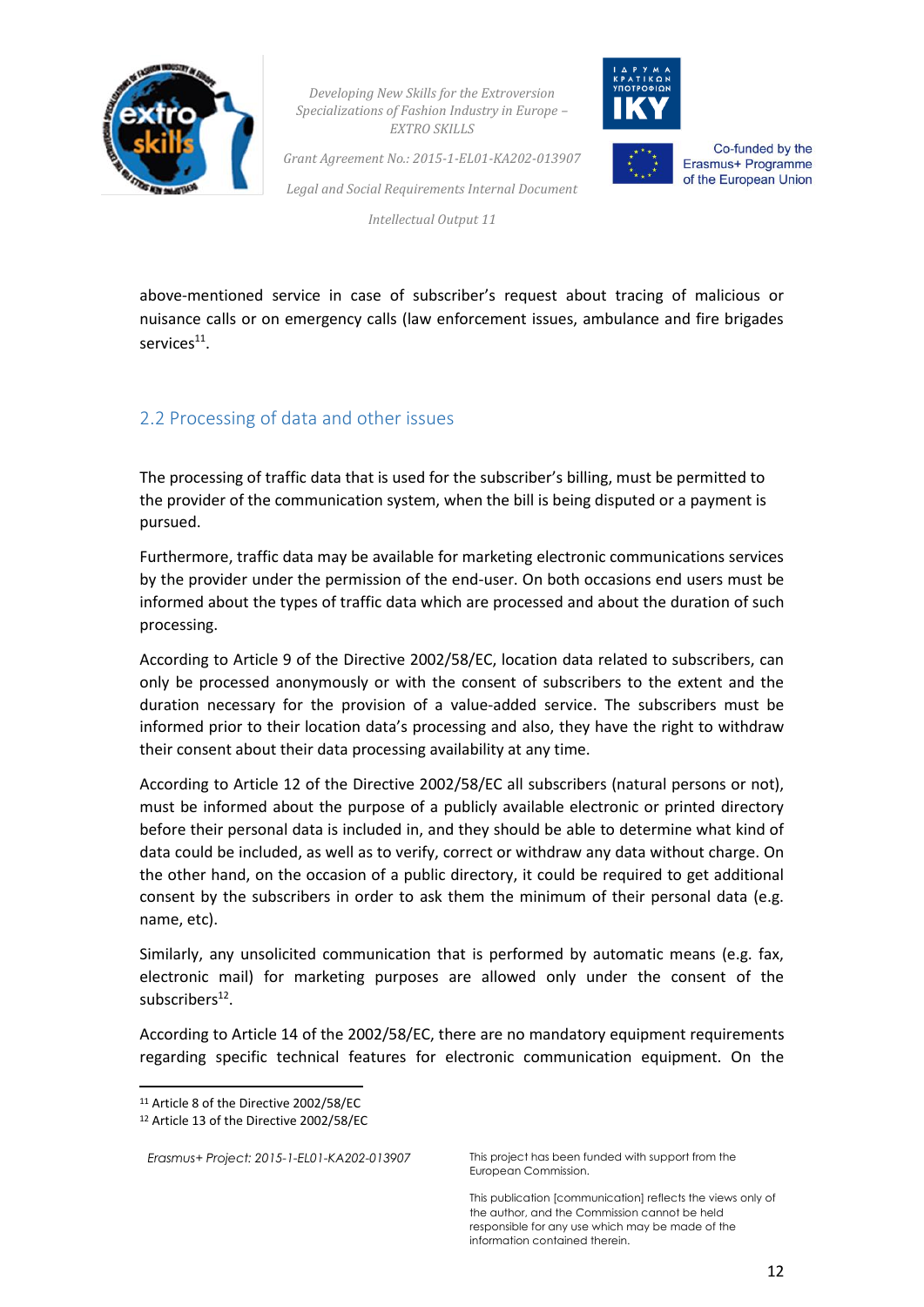

*Grant Agreement No.: 2015-1-EL01-KA202-013907 Legal and Social Requirements Internal Document*

*Intellectual Output 11*



Co-funded by the Erasmus+ Programme of the European Union

occasion that electronic communication networks have special features that must be imposed in terminal or in other electronic communication equipment, Member States should inform the Commission in accordance with the procedure provided by Directive 98/34/EC. Finally, the required terminal equipment should be constructed based on specific measures in order to comply with the right of users to protect and control their personal data<sup>13</sup>.

#### 3. Review of Web Content Accessibility Guidelines

Nowadays, people with disabilities are facing barriers that affect their accessibility and interaction experience with the World-Wide Wed. Web accessibility encompasses all disabilities that could affect access to Web applications, including visual, auditory, physical, speech, cognitive, and neurological disabilities. Additionally, web accessibility refers also to people without disabilities but with limited capabilities in certain situations, such as elderly people, people with broken arms, etc.

The Web Content Accessibility Guidelines (WCAG) 2.0, as it was published on December 11th, 2008, includes specific guidelines to web designers, authors and other developers of various web applications. The current version, WCAG 2.0, became an ISO standard, ISO/IEC 40500:2012 "Information technology – W3C Web Content Accessibility Guidelines (WCAG) 2.0" in October 2012.

Actually, the Web Content Accessibility Guidelines (WCAG) 2.0 which were originally developed by the World Wide Web Consortium (W3C), are a new version of the Web Content Accessibility Guidelines (WCAG) 1.0, that released on May 5th, 1999, and became merely obsolete due to technological advances.

The WCAG 2.0, determine the effective development of accessible web content, primarily for people with disabilities but also for end-users, regarding the use of corresponding web technologies. The scope of the WCAG 2.0 is:

- to provide equal access and equal opportunity to people with disabilities
- to promote Web accessibility to all users
- to make Web content more available to all users.

*Erasmus+ Project: 2015-1-EL01-KA202-013907* This project has been funded with support from the

1

European Commission.

<sup>13</sup> Directive 199/5/EC and Council Decision 87/95/EEC of 22 December 1986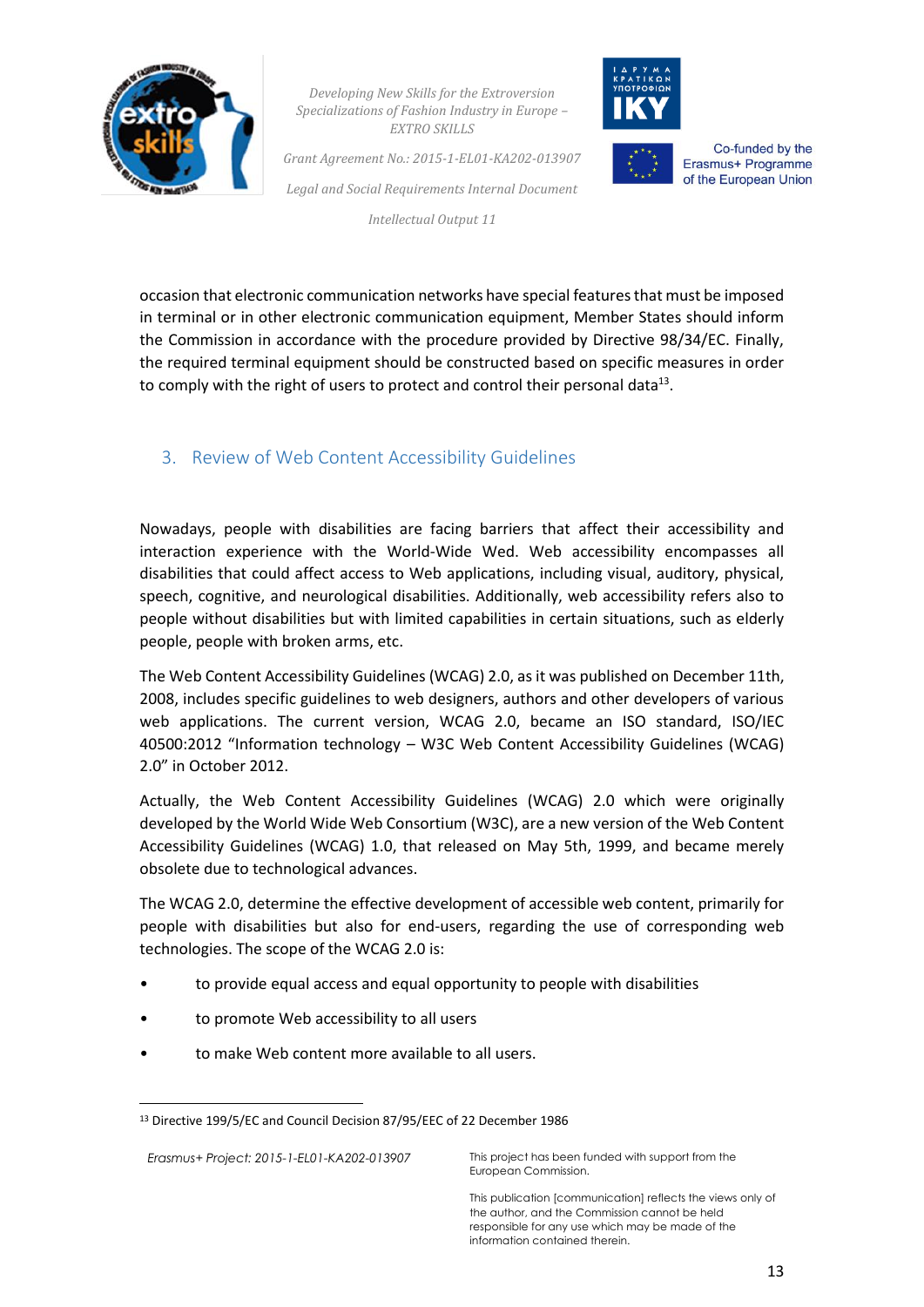

*Grant Agreement No.: 2015-1-EL01-KA202-013907 Legal and Social Requirements Internal Document Intellectual Output 11*



Co-funded by the

Erasmus+ Programme of the European Union

to help people find information on the Web more quickly.

In October 2016, the European Parliament approved the Directive 2016/2102 that requires websites and mobile applications of public sector bodies to conform with WCAG 2.0 Level AA. New websites must comply from 23 September 2019 on, old websites from 23 September 2020 on and mobile applications from 23 June 2021 on.

# <span id="page-14-0"></span>3.1 Principle and Guidelines of WCAG 2.0<sup>14</sup>

The WCAG 2.0 involves twelve guidelines that are organized around four principles (perceivable, operable, understandable, robust) which are tested under specific levels of success criteria: A , AA, and AAA.

#### **Principle 1: Perceivable**

According to this principle, any digital information and other user interface components must be presented to end-users in ways they can perceive. This principle includes four guidelines:

- Guideline 1.1. Text alternatives: provide text alternatives for any non-text content in order to be changed into other forms that are suitable for disabled people, such as large print, Braille, speech, symbols or simpler language. Text can be rendered in a visual, oral or tactile way, as well as by any combination of them.
- Guideline 1.2. Time- based media: provide alternative electronic applications for timebased media.
- Guideline 1.3. Adaptable: create content that can be presented in different ways (for example simpler layout) without losing any information or the structure of the original layout.
- Guideline 1.4. Distinguishable: facilitate users to see and hear content including separation foreground from background.
- **Frinciple 2: Operable**

1

*Erasmus+ Project: 2015-1-EL01-KA202-013907* This project has been funded with support from the European Commission.

<sup>14</sup> http://ec.europa.eu/ipg/standards/accessibility/wcag-20/index\_en.htm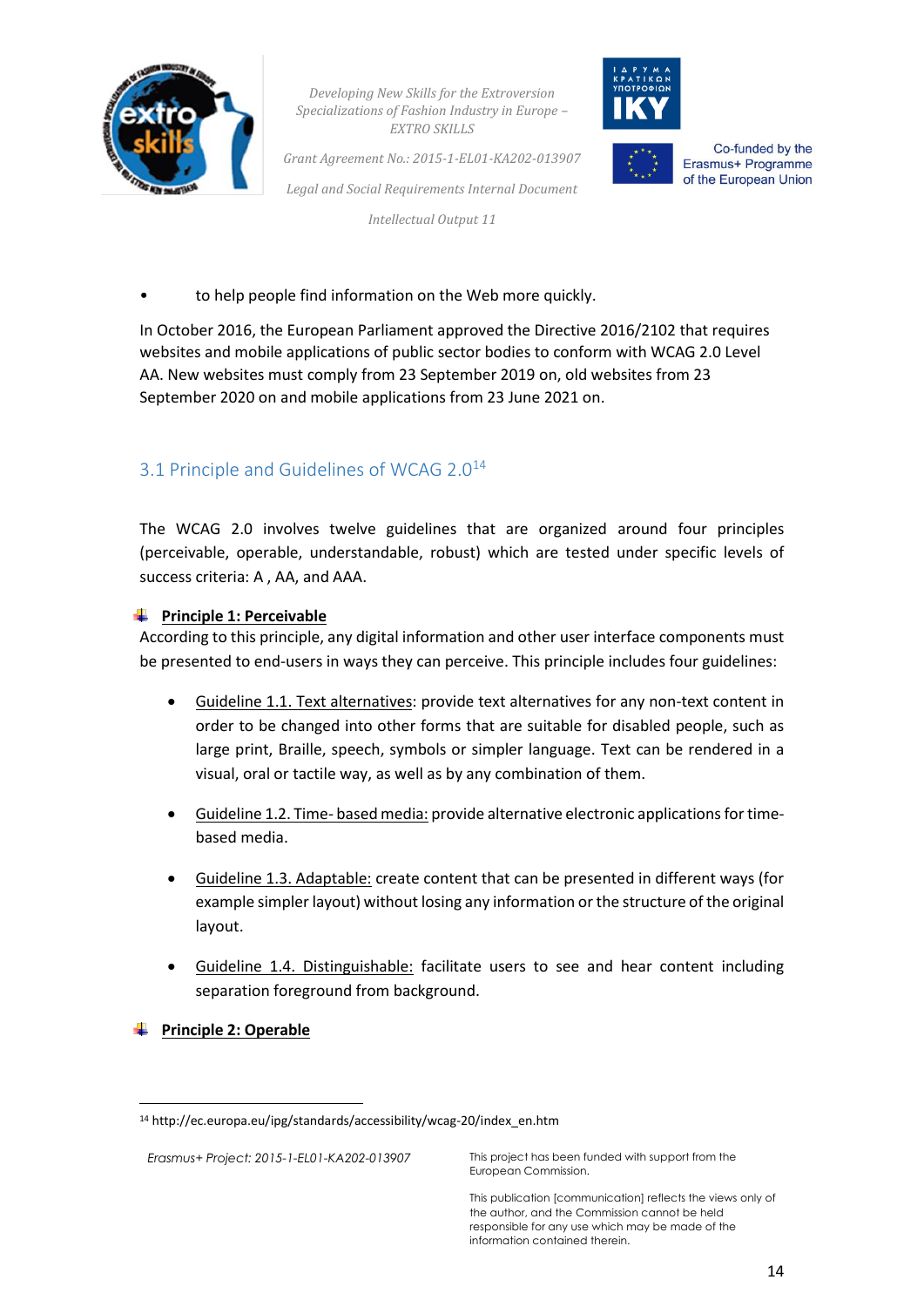



Co-funded by the Erasmus+ Programme of the European Union

*Grant Agreement No.: 2015-1-EL01-KA202-013907 Legal and Social Requirements Internal Document*

*Intellectual Output 11*

According to this principle user interface components and navigation must be operable. This principle includes four guidelines:

- Guideline 2.1. Keyboard accessible: provide all functionality available through a keyboard.
- Guideline 2.2. Enough time: provide users enough time to read and use content.
- Guideline 2.3. Seizures: avoid designing content in a way that is known to cause seizures.
- Guideline 2.4. Navigable: provide ways to help users navigate, find content, and determine where they are.

#### **Principle 3: Understandable**

According to this principle, any information as well as and the operation of user interface must be understandable.

This principle includes three guidelines:

- Guideline 3.1. Readable: provide readable and understandable text content.
- Guideline 3.2. Predictable: design web pages in a way as to appear and operate in predictable ways.
- Guideline 3.3. Input assistance: provide users with necessary assistance in order to avoid and correct any mistakes.

#### **Frinciple 4: Robust**

This principle is evaluated in accordance with only one guideline:

• Guideline 4.1. Compatible: maximize compatibility with current and future user agents, including assistive technologies.

#### <span id="page-15-0"></span>3.2 Similarities and differences between WCAG 1.0 and WCAG 2.0

*Erasmus+ Project: 2015-1-EL01-KA202-013907* This project has been funded with support from the European Commission.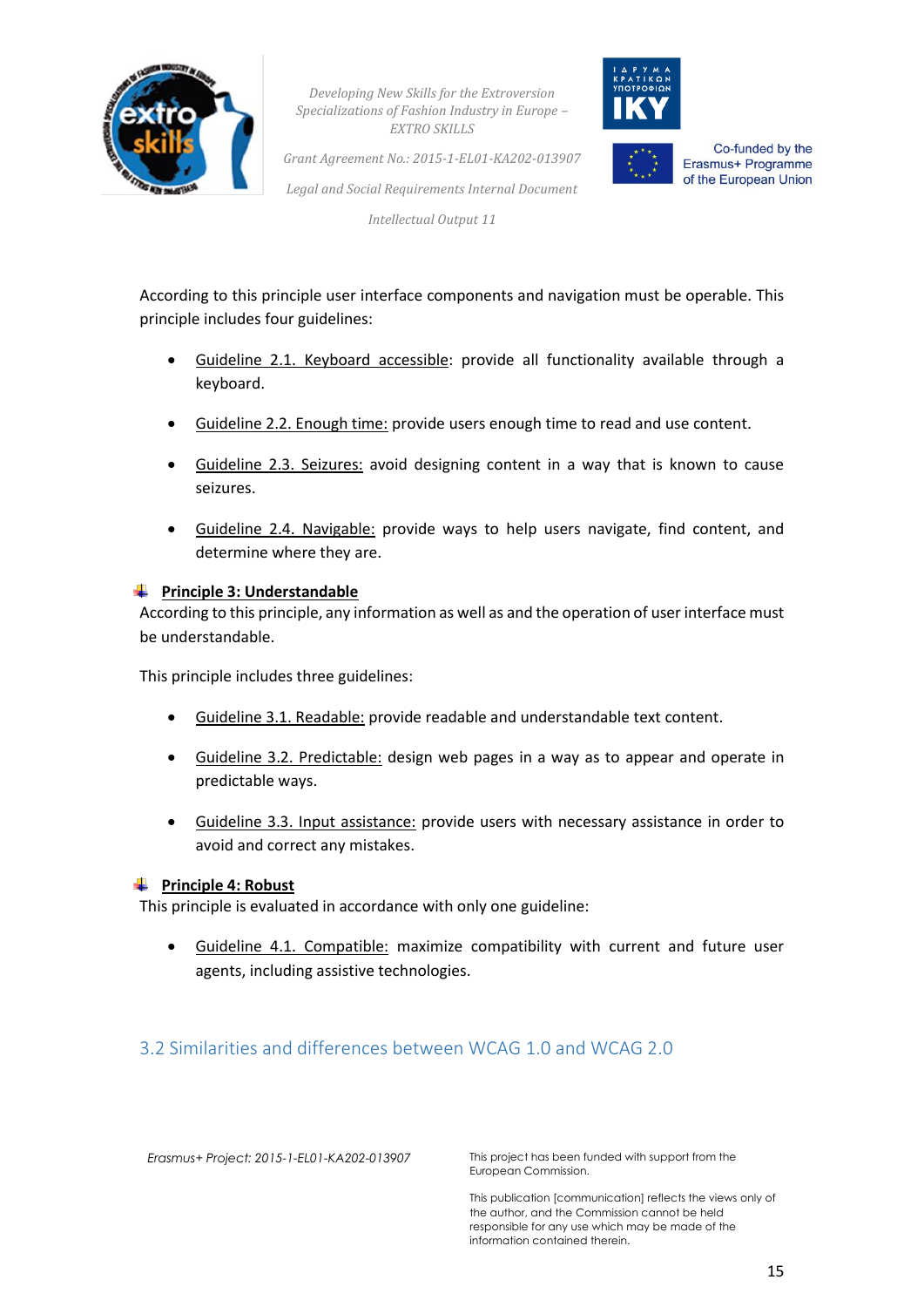

*Grant Agreement No.: 2015-1-EL01-KA202-013907 Legal and Social Requirements Internal Document*

*Intellectual Output 11*



Co-funded by the Erasmus+ Programme of the European Union

Although, WCAG 2.0 guidelines are similarly structured to those in WCAG 1.0, there are still differences between them.

- First of all, the determination methodology of the conformance level to the guidelines is different. Specifically**,** WCAG 1.0 is organized around fourteen guidelines which are evaluated by checkpoints of priority 1, 2, or 3. On the other hand, WCAG 2.0, as it was presented above, includes four categories of design Web accessibility principles with specific guidelines which have more than one testable success criteria at difference level (A, AA, or AAA). In addition, the guidelines have also a general character, though they refer to specific aspects of each basic principle.
- Furthermore, WCAG 2.0 is applicable to a wider range of web technology types, as it was designed in way, so as to meet the requirements of the new web technologies that will be developed in the future.
- Moreover, the WCAG 2.0 is more preferable on evaluation procedures with specific requirements and conformance criteria, as it can be performed either under automated testing or human evaluation, without ambiguity.
- Another notable difference between these two versions of web content accessibility guidelines is that WCAG 2.0 has extensive complementary supporting material with additional description of each success criterion ("Understanding WCAG 2.0") and general technology-specific examples ("Techniques for WCAG 2.0") and consequently it has higher level of usability.
- Las but not least, as it was previously mentioned, WCAG 2.0 has been approved as an ISO standard: ISO/IEC 40500:2012 "Information technology – W3C Web Content Accessibility Guidelines (WCAG) 2.0".

# <span id="page-16-0"></span>3.3 WCAG 2.0 Conformance Requirements

In order to comply with WCAG 2.0, there are some important requirements that must be met before proceeding to evaluate compliance with the success criteria. These requirements set out a basic framework: conformance levels, scope, technologies and accessible uses.

*Erasmus+ Project: 2015-1-EL01-KA202-013907* This project has been funded with support from the European Commission.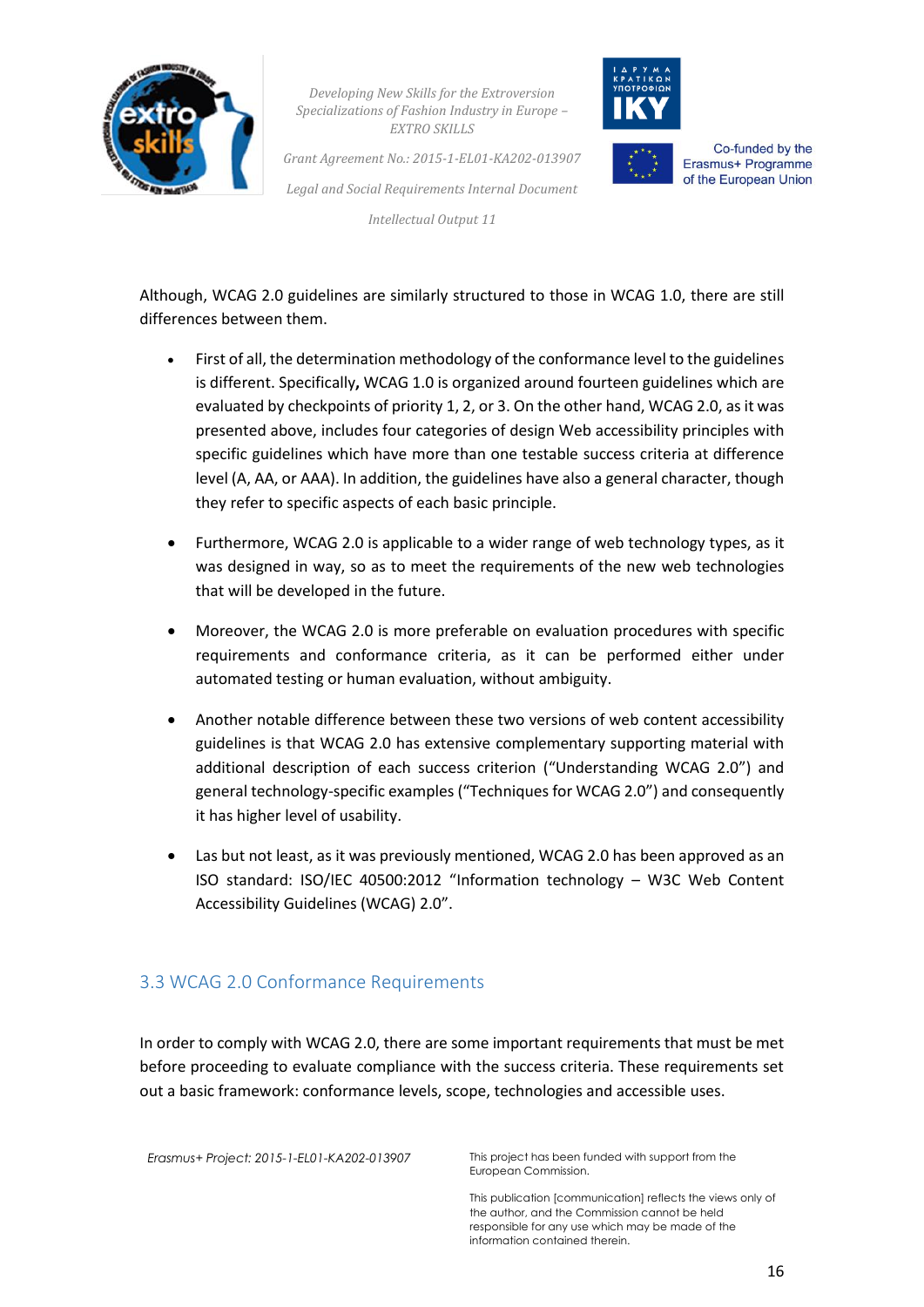



*Grant Agreement No.: 2015-1-EL01-KA202-013907 Legal and Social Requirements Internal Document*

*Intellectual Output 11*

Co-funded by the Erasmus+ Programme of the European Union

The five conformance requirements are $15$ :

- Conformance Level: defines the meaning of levels  $(A, AA, AAA)$  and how to achieve conformance. One of the following levels of conformance must be fully met:
	- Level A: For Level A conformance, all the Level A Success Criteria must be satisfied (or a conforming alternate version must be provided).
	- Level AA: For Level AA conformance, all the Level A and Level AA Success Criteria must be satisfied (or a Level AA conforming alternate version must be provided).
	- Level AAA: For Level AAA conformance, all the Level A, Level AA and Level AAA Success Criteria must be satisfied (or a Level AA conforming alternate version must be provided).
- Full pages: defines what is considered a 'web page' and where to place alternatives for non-accessible content; Although, non-conforming content in WCAG 1.0 requires a separate alternative page, in version 2.0 the alternative can be part of the same page.
- Complete processes: defines the concept of 'process' (task) and how it affects to conformance of single web pages within the process. When a Web page is included in one of a series of pages that present a process, all corresponding pages in the process must conform at the specified level or better.
- $\ddot{\phantom{1}}$  Only accessibility-supported ways of using technologies: refers to the uses of technologies that are relied upon and the need of alternatives when these uses are not accessible. Any information or functionality that is provided in a way that is not accessibility supported, is also available in a way that is accessibility supported.
- $\ddot{\bullet}$  Non-interference: defines how non-accessible content can interfere with or prevent access to other content that would otherwise be accessible. Specifically, if there are web technologies used in a way that is not accessible, or if they are used in a nonconforming way, then cannot affect the ability of users to access the rest of the Web

**.** 

*Erasmus+ Project: 2015-1-EL01-KA202-013907* This project has been funded with support from the European Commission.

<sup>15</sup> <https://www.w3.org/TR/WCAG20/#new-terms>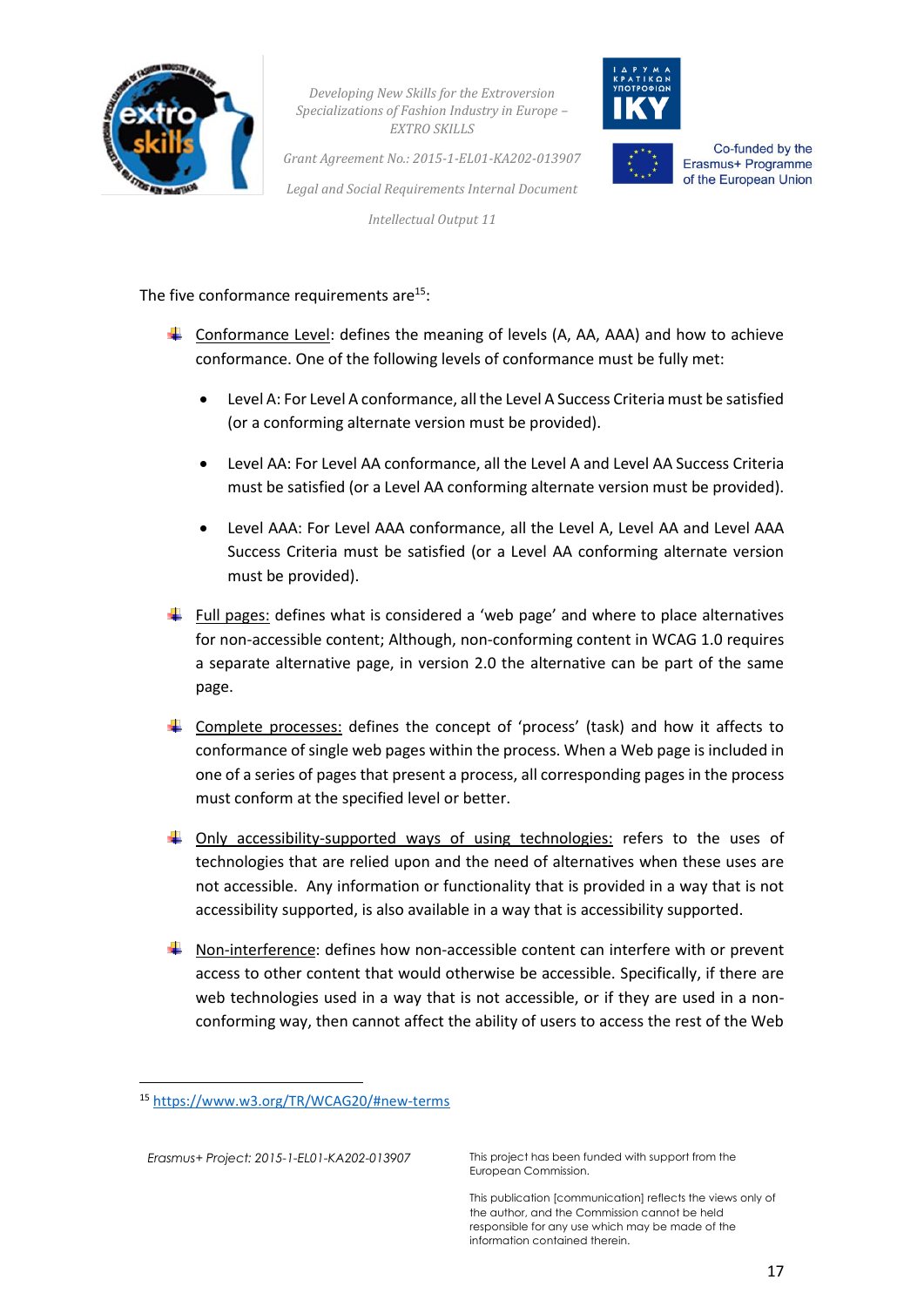



*Grant Agreement No.: 2015-1-EL01-KA202-013907 Legal and Social Requirements Internal Document*

*Intellectual Output 11*



Co-funded by the Erasmus+ Programme of the European Union

page. In addition, the Web page as a whole continues to meet the conformance requirements if any technology that is not relied upon is:

- turned on in a user agent,
- turned off in a user agent,
- not supported by a user agent

#### ANNEX 1

# **Protection of personal information and Privacy Issues of web platforms**

During the last years the growing use of electronic devices in the learning world has evolved tremendously.

The use of online tools is expanding constantly around the world and as the distances become smaller thanks to improved mobility, the problems around legal issues and also ethics and the different standards of morality in different regions of the globe become more and more relevant. Corresponding steps have to be taken by the institutions and the governments in the different countries. New approaches to use policy enforcement systems and "accountability for distributed systems" applied to e-learning scenarios will further improve tools and help to tailor and adapt procedures to the new circumstances.

[\(http://elearning-conf.eu/docs/cp15/paper-45.pdf\)](http://elearning-conf.eu/docs/cp15/paper-45.pdf)

**Data protection:** The website of the Information Commissioner's Office (http://www.ico.gov.uk) quotes eight principles of data protection that apply to all those processing and holding personal data. 'Personal data' encompasses both facts and opinions about an individual, and the Data Protection Act applies to any personal information held in a structured filing system. Data must be: fairly and lawfully processed, processed for limited purposes, adequate, relevant and not excessive, accurate, not kept longer than necessary, processed in accordance with the data subject's rights secure, and not transferred to countries without adequate protection.

E-Learning site software content and Internet applications have change mode of teaching and learning and have also make new issues around ethics and accountability. The extremity consequence of the eLearning sites has made both advocates and detractors. Some experts

*Erasmus+ Project: 2015-1-EL01-KA202-013907* This project has been funded with support from the

European Commission.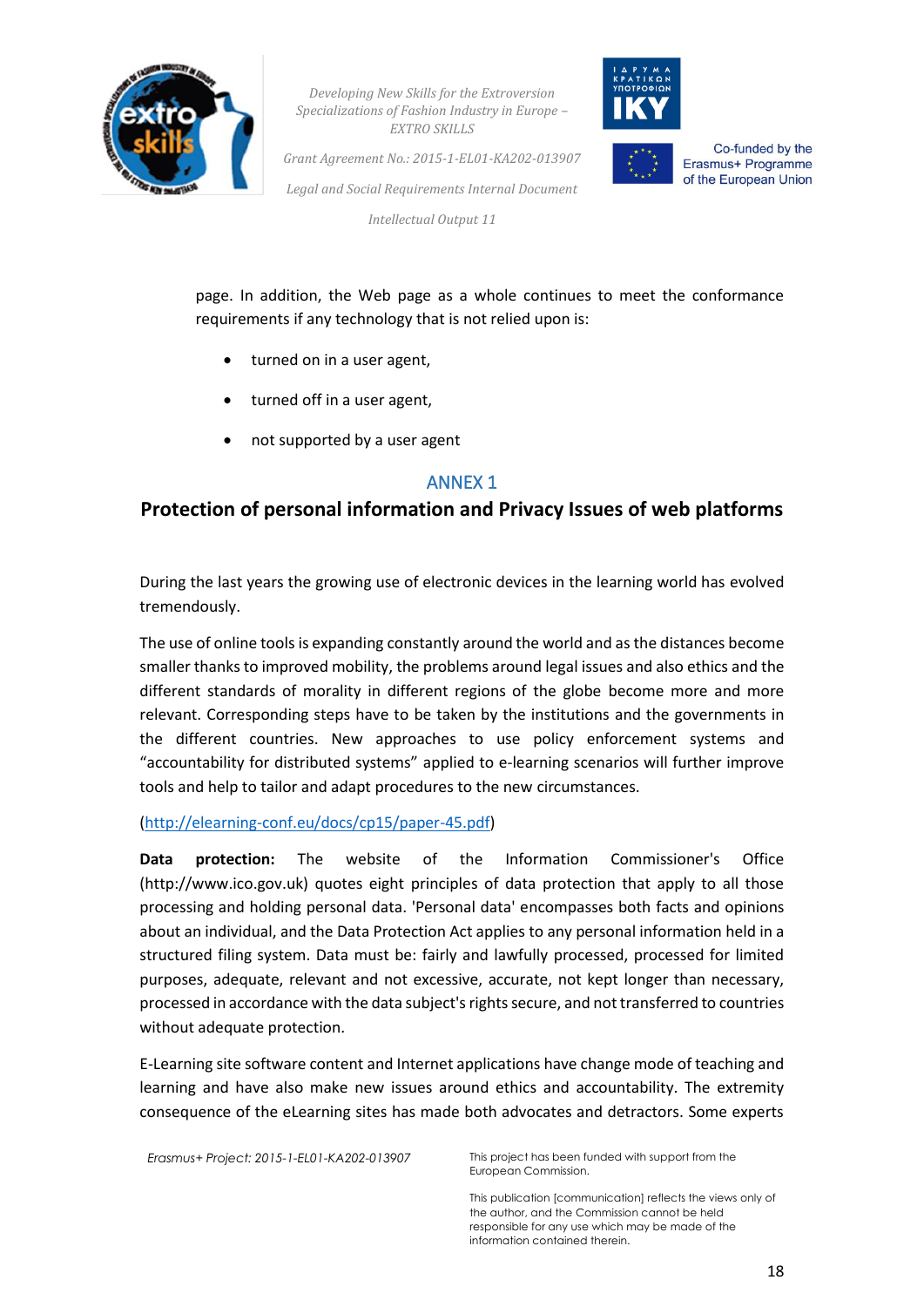

*Grant Agreement No.: 2015-1-EL01-KA202-013907 Legal and Social Requirements Internal Document*

*Intellectual Output 11*



Co-funded by the Erasmus+ Programme of the European Union

say that the successful utilization of eLearning programs appears to hinge primarily on the trust and honesty of the targeted remote learners. But while creating engaging software, program or content, the honesty and integrity of the students is not necessarily a major consideration. Therefore, like in any university traditional programs, the accuracy, right components, controls, activities and evaluation techniques have also become critical issues for eLearning sites. Therefore besides focusing on the look and fill of the e-learning site, close attention should be paid to the design, quality of content, delivery practices and management of eLearning [\(https://www.ukessays.com/essays/information-technology/studying-the](https://www.ukessays.com/essays/information-technology/studying-the-ethical-issues-in-elearning-sites-information-technology-essay.php)[ethical-issues-in-elearning-sites-information-technology-essay.php\)](https://www.ukessays.com/essays/information-technology/studying-the-ethical-issues-in-elearning-sites-information-technology-essay.php)

<https://plato.stanford.edu/entries/it-privacy/>

*Erasmus+ Project: 2015-1-EL01-KA202-013907* This project has been funded with support from the European Commission.